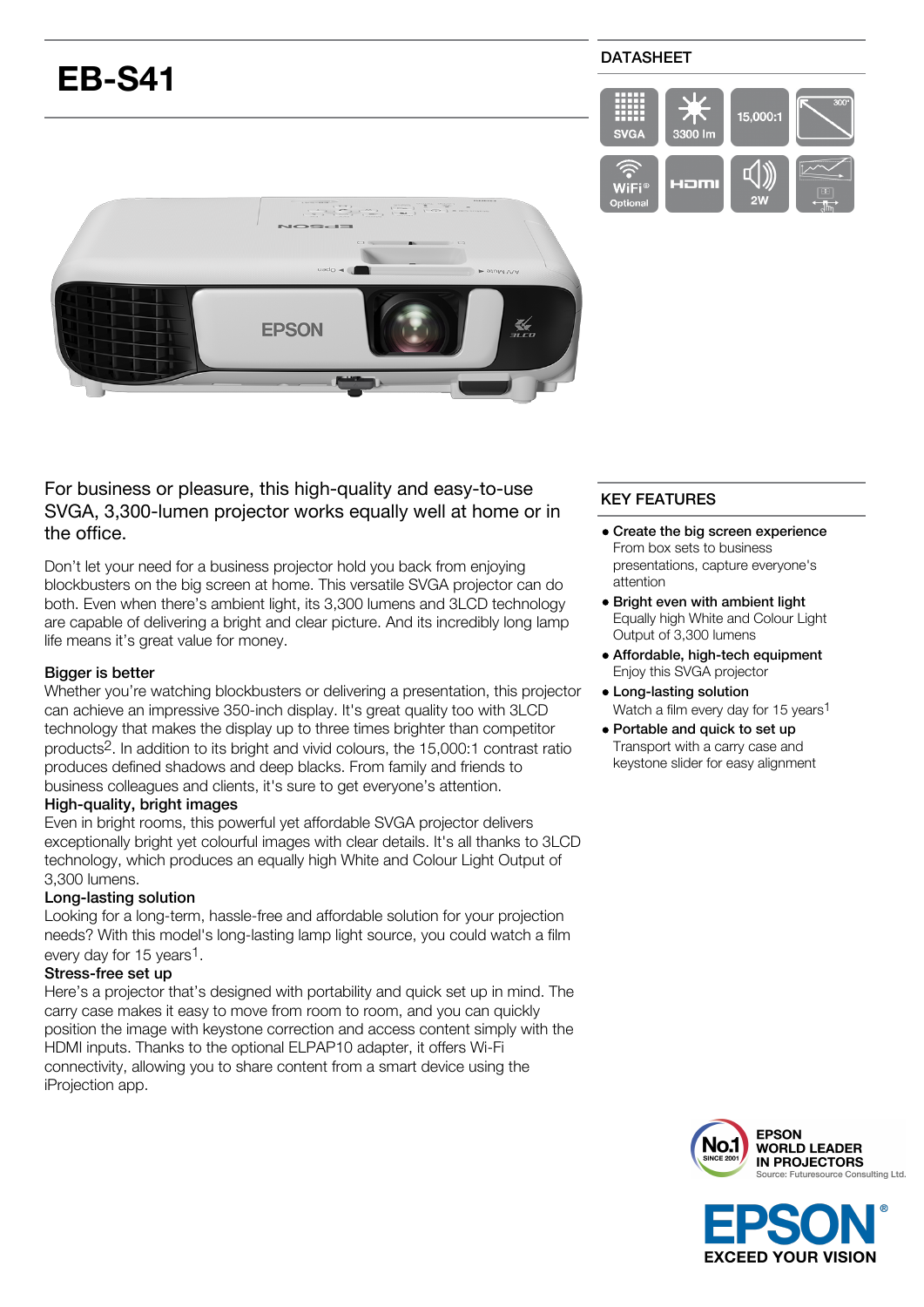#### PRODUCT SPECIFICATIONS

| <b>TECHNOLOGY</b>                                             |                                                                                             |  |
|---------------------------------------------------------------|---------------------------------------------------------------------------------------------|--|
| <b>Projection System</b>                                      | 3LCD Technology, RGB liquid crystal shutter                                                 |  |
| <b>LCD Panel</b>                                              | 0.55 inch with D7                                                                           |  |
| <b>IMAGE</b>                                                  |                                                                                             |  |
| <b>Colour Light Output</b>                                    | 3,300 lumen- 2,050 lumen (economy) In accordance with IDMS15.4                              |  |
| White Light Output                                            | 3,300 lumen - 2,050 lumen (economy) In accordance with ISO 21118:2012                       |  |
| Resolution                                                    | SVGA, 800 x 600, 4:3                                                                        |  |
| <b>Contrast Ratio</b>                                         | 15,000:1                                                                                    |  |
| Lamp                                                          | UHE, 210 W, 6,000 h durability, 10,000 h durability (economy mode)                          |  |
| <b>Keystone Correction</b>                                    | Auto vertical: $\pm$ 30 °, Manual horizontal $\pm$ 30 °                                     |  |
| <b>Colour Reproduction</b>                                    | Upto 1.07 billion colours                                                                   |  |
| <b>OPTICAL</b>                                                |                                                                                             |  |
| <b>Projection Ratio</b>                                       | 1.45 - 1.96.1                                                                               |  |
| Zoom                                                          | Digital, Factor: 1.35                                                                       |  |
| Image Size                                                    | 30 inches - 350 inches                                                                      |  |
| Projection Distance Wide/Tele 1.77 m - 2.4 m (60 inch screen) |                                                                                             |  |
| <b>Projection Lens F Number</b>                               | 1.44                                                                                        |  |
| <b>Focal Distance</b>                                         | 16.7 mm                                                                                     |  |
| Focus                                                         | Manual                                                                                      |  |
| Offset                                                        | 8:1                                                                                         |  |
| <b>CONNECTIVITY</b>                                           |                                                                                             |  |
| <b>USB Display Function</b>                                   | 2 in 1: Image / Mouse                                                                       |  |
| Interfaces                                                    | USB 2.0 Type A, USB 2.0 Type B, VGA in, HDMI in, Composite in, Cinch audio in, Wireless LAN |  |
|                                                               | IEEE 802.11b/g/n (optional)                                                                 |  |
| Epson iProjection App                                         | Ad-Hoc / Infrastructure                                                                     |  |
| <b>ADVANCED FEATURES</b>                                      |                                                                                             |  |
| Security                                                      | Kensington lock, Security cable hole, Wireless LAN unit lock, Password protection           |  |
| 3D                                                            | No                                                                                          |  |
| Features                                                      | AV mute slide, Automatic keystone correction, Built-in speaker, Horizontal and vertical     |  |
|                                                               | keystone correction, Long lamp life, Quick Corner                                           |  |
| <b>Video Colour Modes</b>                                     | Blackboard, Cinema, Dynamic, Presentation, sRGB                                             |  |
| <b>GENERAL</b>                                                |                                                                                             |  |
| <b>Energy Use</b>                                             | 282 W, 203 W (economy), 0.2 W (standby), On mode power consumption as defined in JBMS-      |  |
|                                                               | 84 257 W                                                                                    |  |
| <b>Product dimensions</b>                                     | 302 x 237 x 82 mm (Width x Depth x Height)                                                  |  |
| Product weight                                                | 2.5 kg                                                                                      |  |
| <b>OTHER</b>                                                  |                                                                                             |  |
| Warranty                                                      | 24 months Carry in, Lamp: 12 months or 1,000 h                                              |  |
|                                                               | Optional warranty extension available                                                       |  |

#### **EB-S41**

### WHAT'S IN THE BOX

- Main unit
- Power cable
- Quick Start Guide
- Remote control incl. batteries
- User manual (CD)
- Warranty card
- Carrying Case